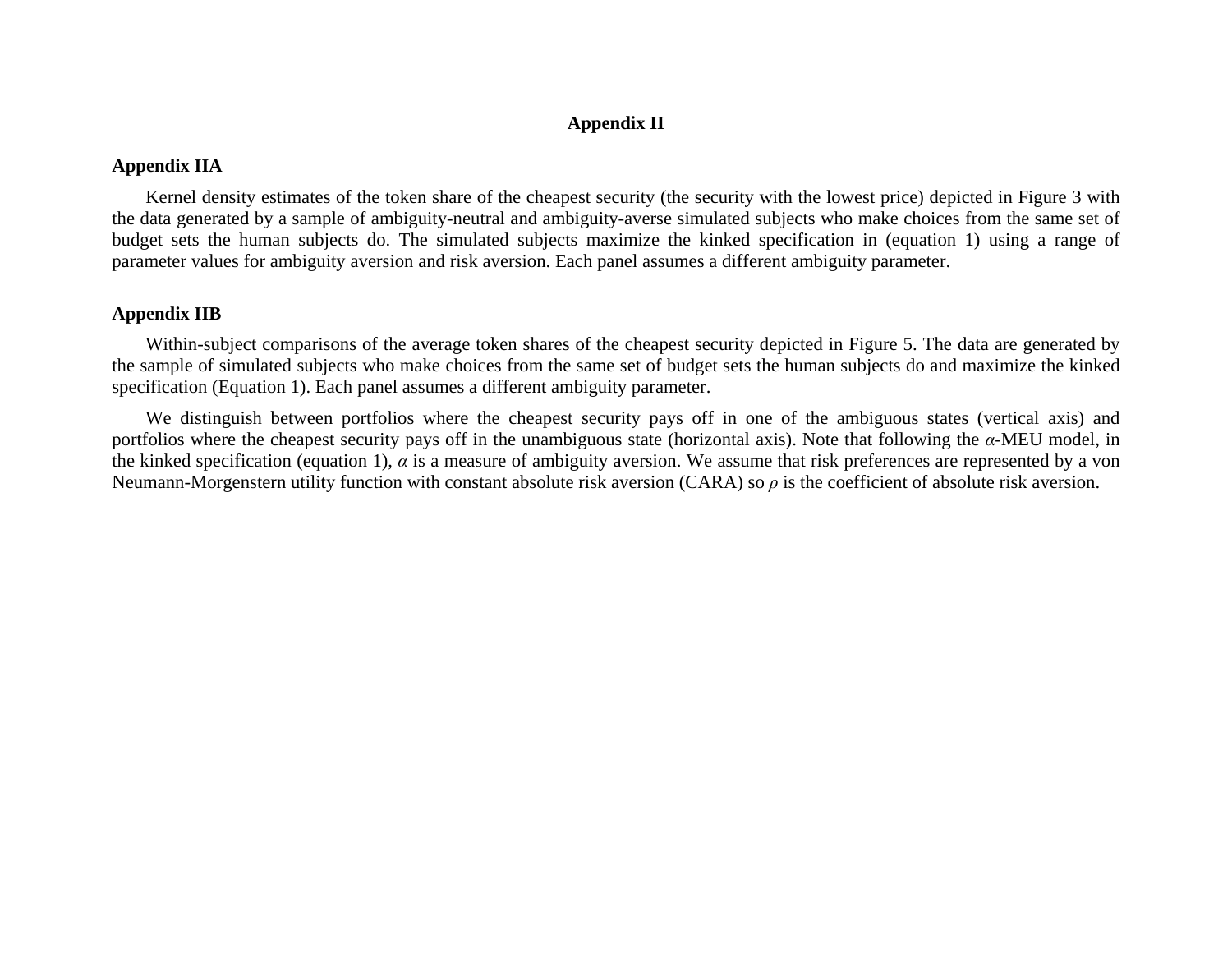

**Black**: Portfolios where the cheapest security pays off in one of the *ambiguous* states, 1 or 3. **Gray**: Portfolios where the cheapest security pays off in the *unambiguous* state.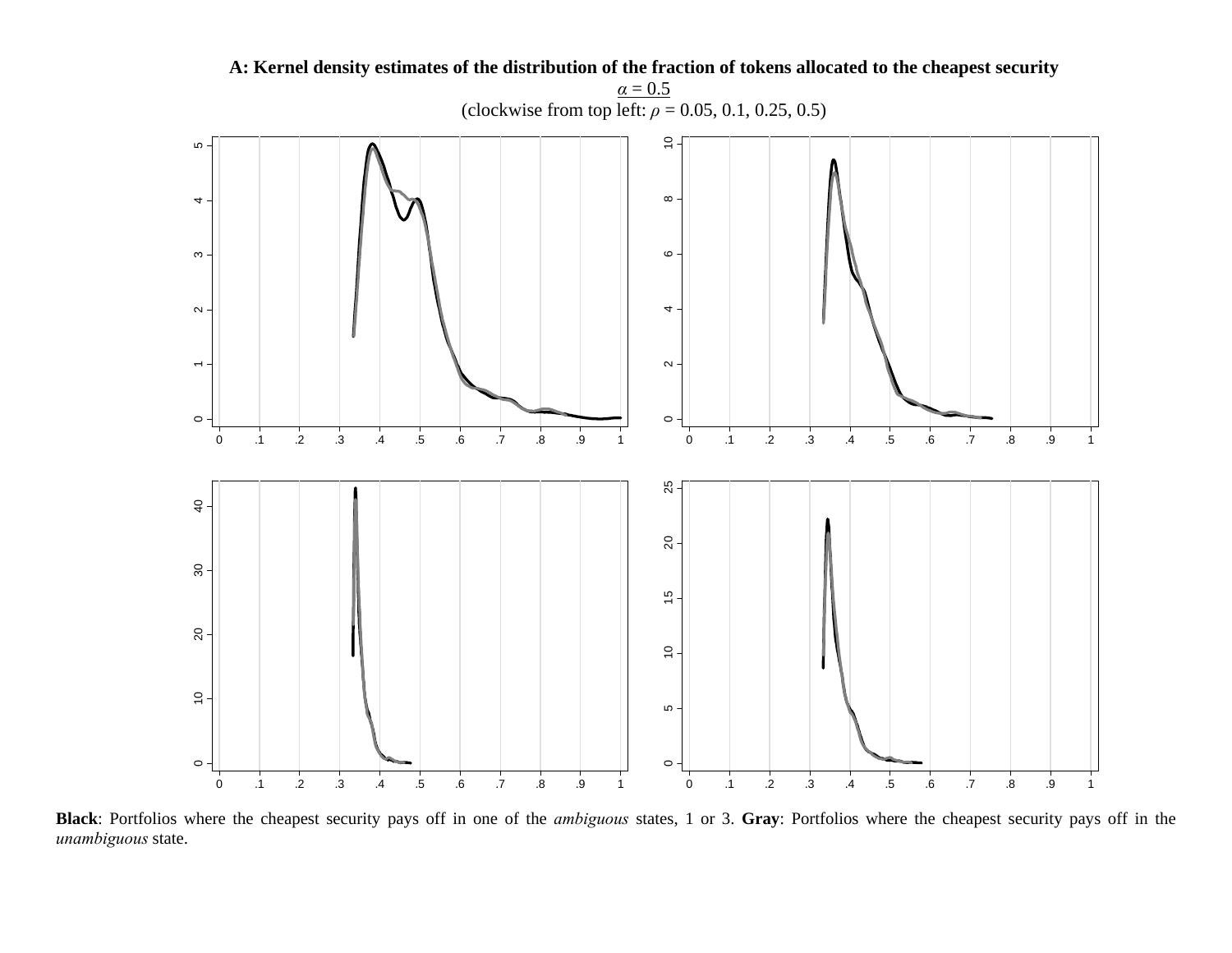

(clockwise from top left:  $\rho = 0.05, 0.1, 0.25, 0.5$ )

**Black**: Portfolios where the cheapest security pays off in one of the *ambiguous* states, 1 or 3. **Gray**: Portfolios where the cheapest security pays off in the *unambiguous* state.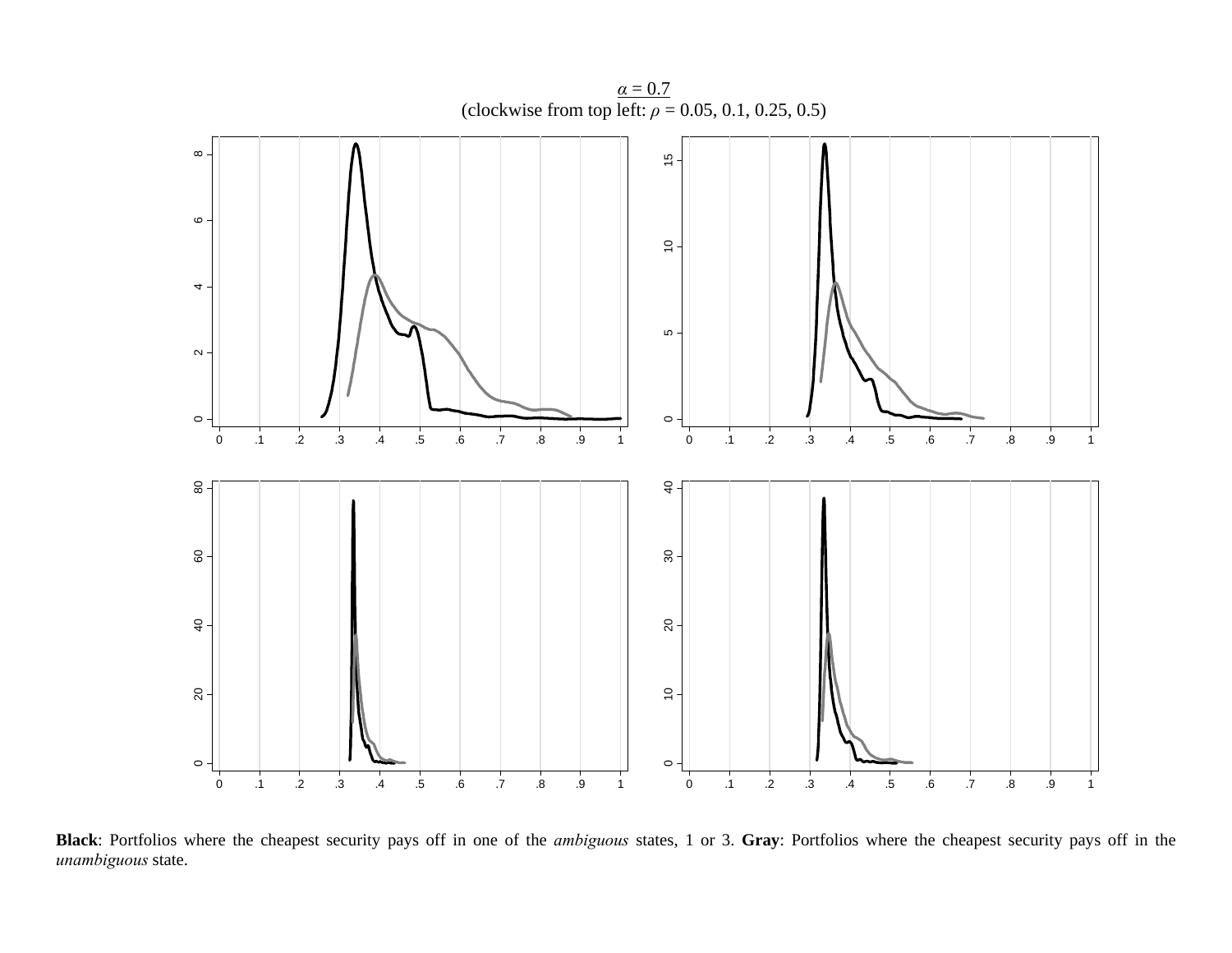

**Black**: Portfolios where the cheapest security pays off in one of the *ambiguous* states, 1 or 3. **Gray**: Portfolios where the cheapest security pays off in the *unambiguous* state.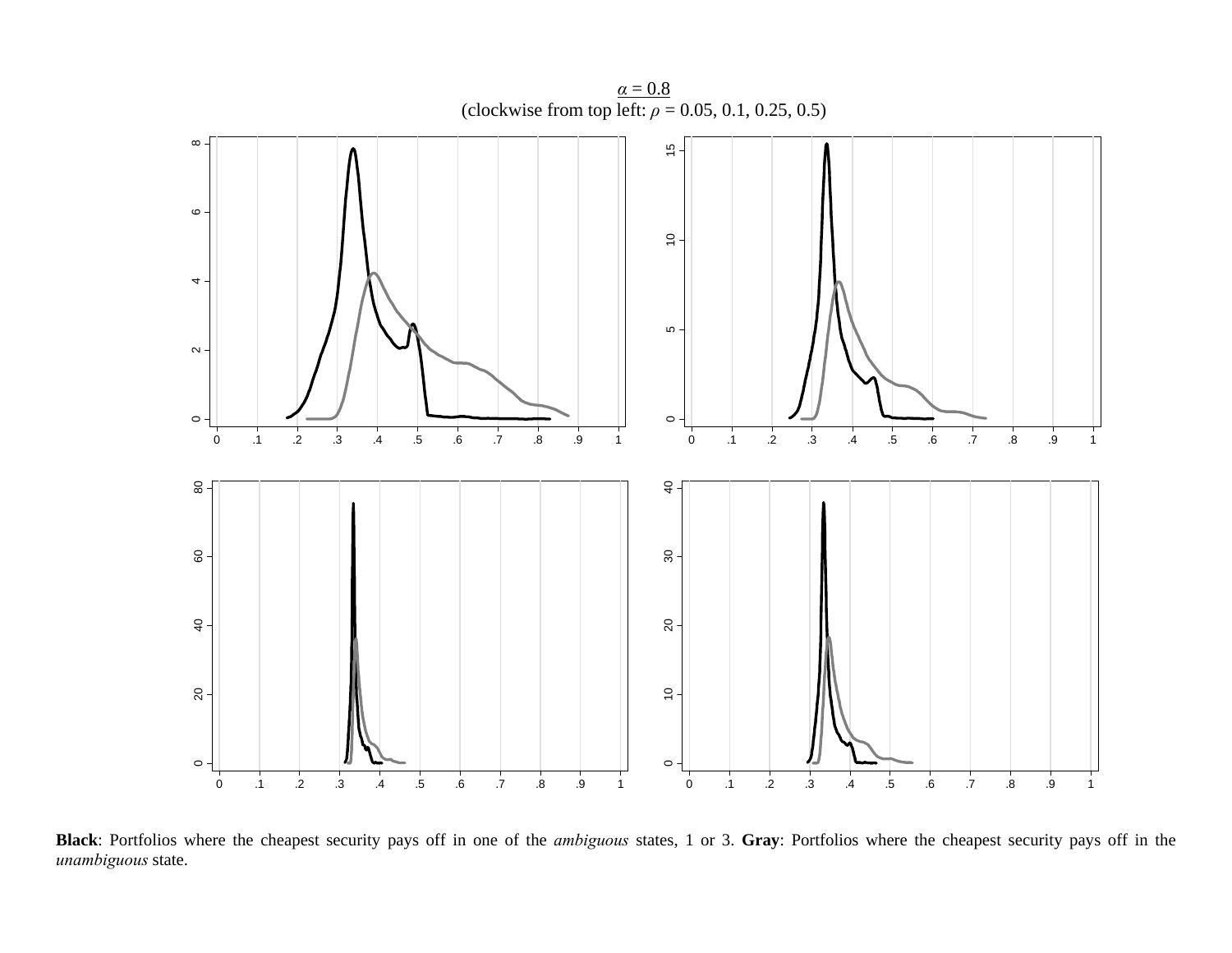

**Black**: Portfolios where the cheapest security pays off in one of the *ambiguous* states, 1 or 3. **Gray**: Portfolios where the cheapest security pays off in the *unambiguous* state.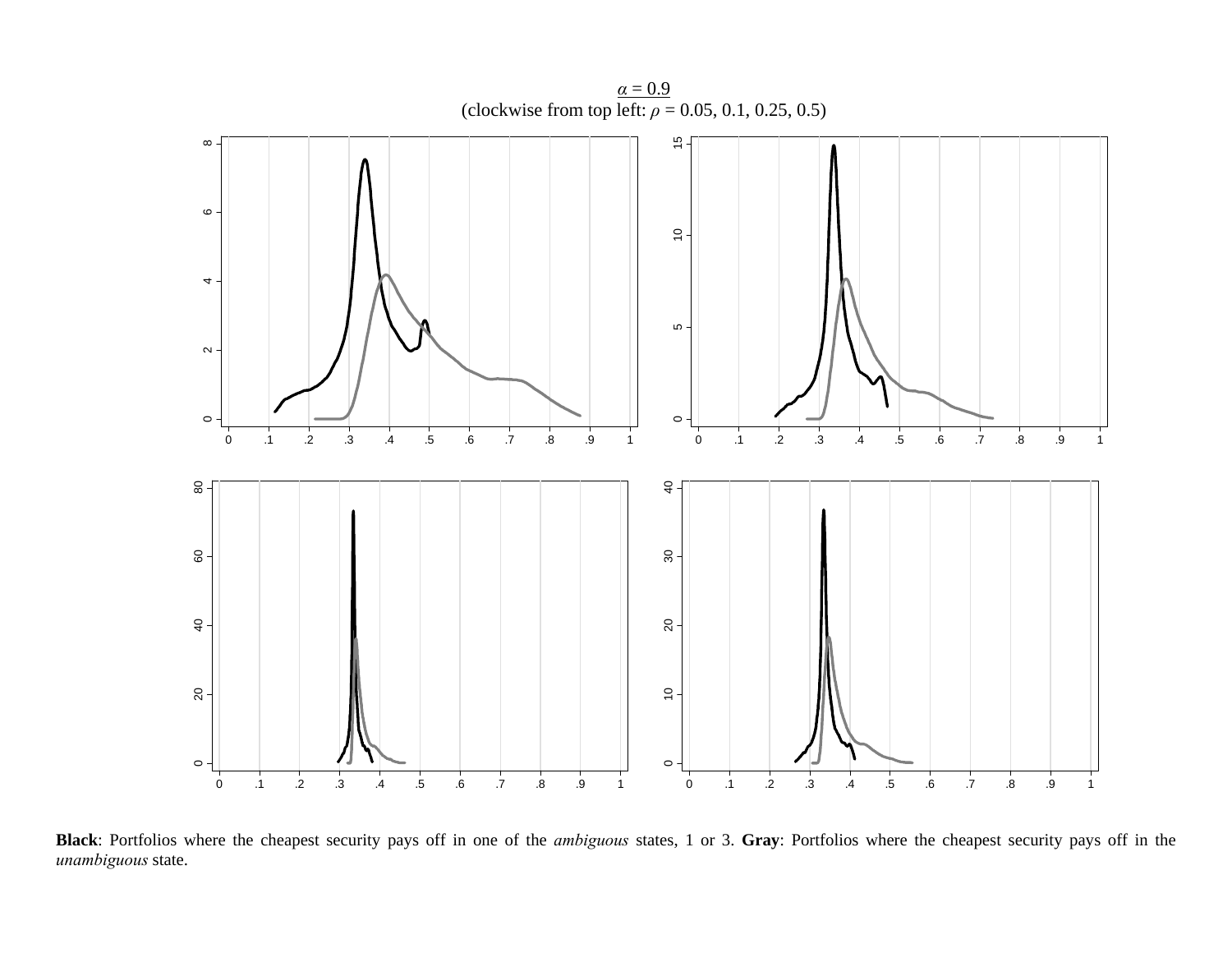

**B: Scatterplot of the average fraction of tokens allocated to the cheapest security by subject**   $\alpha=0.5$ 

**Vertical axis**: The average fraction of tokens allocated to the cheapest security (the security with the lowest price) when it pays off in an *ambiguous* state. **Horizontal axis**: The average fraction of tokens allocated to the cheapest when it pays off in the *unambiguous* state.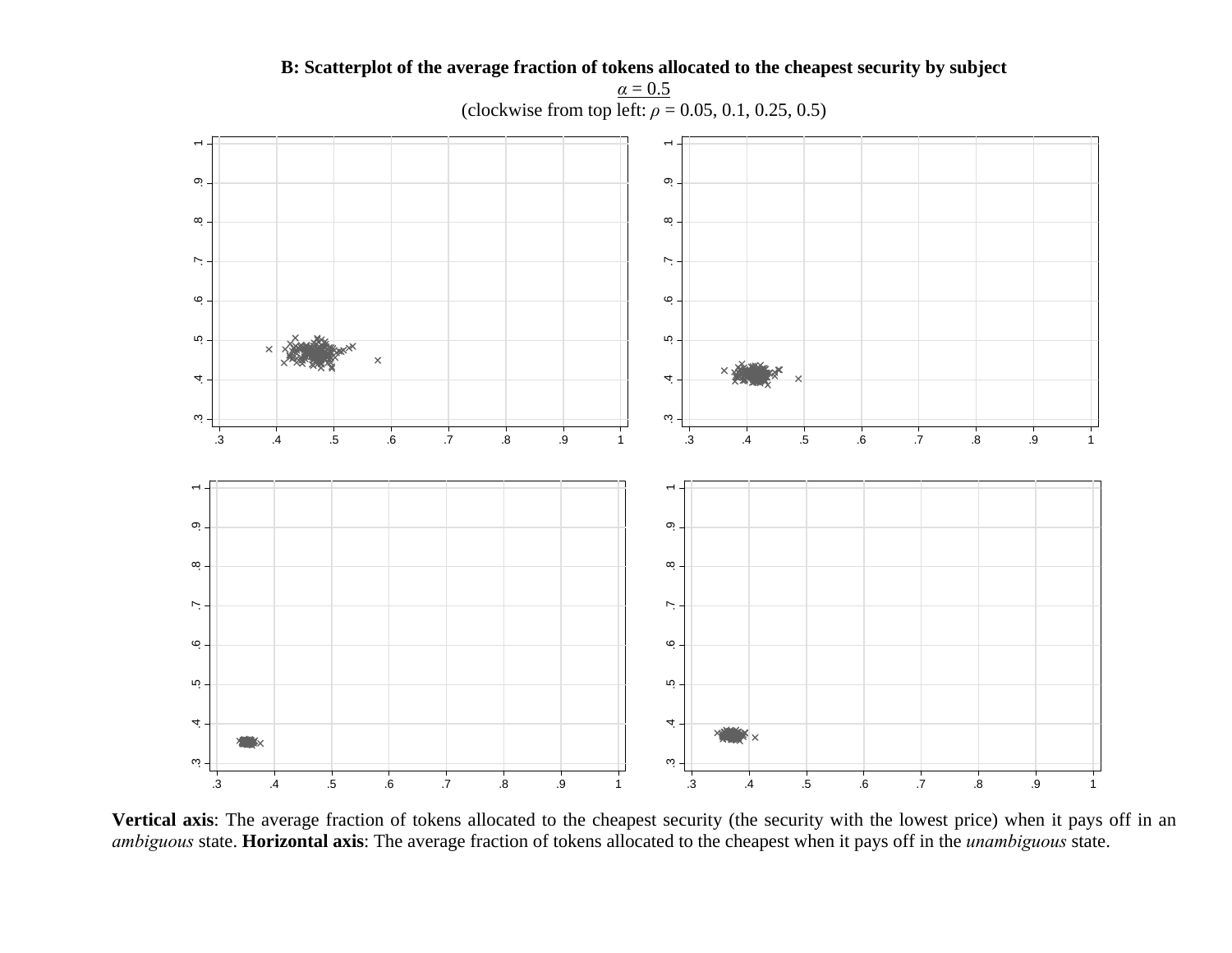$\overline{\phantom{a}}$  $\overline{\phantom{a}}$ တု $\cdot$ က္ .3 .4 .5 .6 .7 .8 .9 .3 .4 .5 .6 .7 .8 .9  $\infty$  $\infty$ .  $\mathord{\sim}$  $\mathord{\sim}$ ِهِ ِ م  $\ddot{\Omega}$ ιņ 4 4 ώ.  $\omega$ .3.3 .4 .5 .6 .7 .8 .9 1 .4 .5 .6 .7 .8 .9 1  $\overline{\phantom{a}}$  $\overline{\phantom{a}}$ တု $\cdot$  $\sigma$ .3 .4 .5 .6 .7 .8 .9 .3 .4 .5 .6 .7 .8 .9  $\infty$  $\infty$ .  $\overline{\phantom{a}}$  $\mathord{\sim}$  $\ddot{\circ}$  - $\ddot{\circ}$  $\ddot{\Omega}$  $\ddot{\Omega}$ 4  $\overline{\mathcal{A}}$  $\ddot{\rm c}$  $\ddot{\rm c}$ .3.3 .4 .5 .6 .7 .8 .9 1 .4 .5 .6 .7 .8 .9 1

 $\alpha = 0.7$ (clockwise from top left:  $\rho = 0.05, 0.1, 0.25, 0.5$ )

**Vertical axis**: The average fraction of tokens allocated to the cheapest security (the security with the lowest price) when it pays off in an *ambiguous* state. **Horizontal axis**: The average fraction of tokens allocated to the cheapest when it pays off in the *unambiguous* state.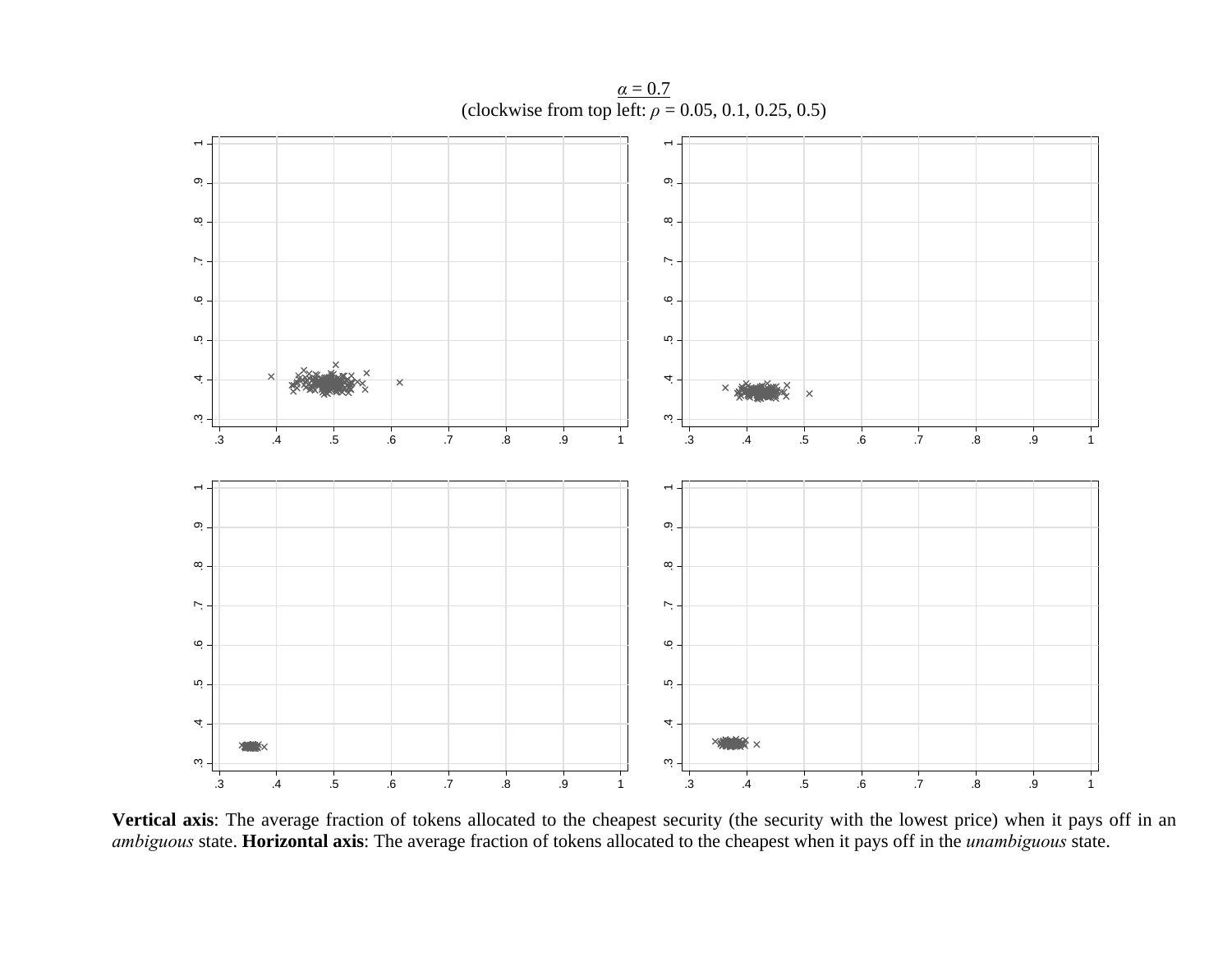$\overline{\phantom{a}}$  $\overline{\phantom{a}}$ တု $\cdot$ က္ .3 .4 .5 .6 .7 .8 .9 .3 .4 .5 .6 .7 .8 .9  $\infty$  $\infty$ .  $\mathord{\sim}$  $\mathord{\sim}$ ِهِ ِ م  $\overline{a}$ ιņ 4 4  $\times$  $\times$  $\times$ ώ.  $\omega$ .3.3 .4 .5 .6 .7 .8 .9 1 .4 .5 .6 .7 .8 .9 1  $\overline{\phantom{a}}$  $\overline{\phantom{a}}$ တု $\cdot$  $\sigma$ .3 .4 .5 .6 .7 .8 .9 .3 .4 .5 .6 .7 .8 .9  $\infty$  $\infty$ .  $\overline{\phantom{a}}$  $\mathord{\sim}$  $\ddot{\circ}$  - $\ddot{\circ}$  $\ddot{\Omega}$  $\ddot{\Omega}$  $\overline{\mathcal{A}}$  $\overline{\mathcal{A}}$  $\ddot{\rm c}$  $\ddot{\rm c}$ .3.3 .4 .5 .6 .7 .8 .9 1 .4 .5 .6 .7 .8 .9 1

 $\alpha=0.8$ (clockwise from top left:  $\rho = 0.05, 0.1, 0.25, 0.5$ )

**Vertical axis**: The average fraction of tokens allocated to the cheapest security (the security with the lowest price) when it pays off in an *ambiguous* state. **Horizontal axis**: The average fraction of tokens allocated to the cheapest when it pays off in the *unambiguous* state.